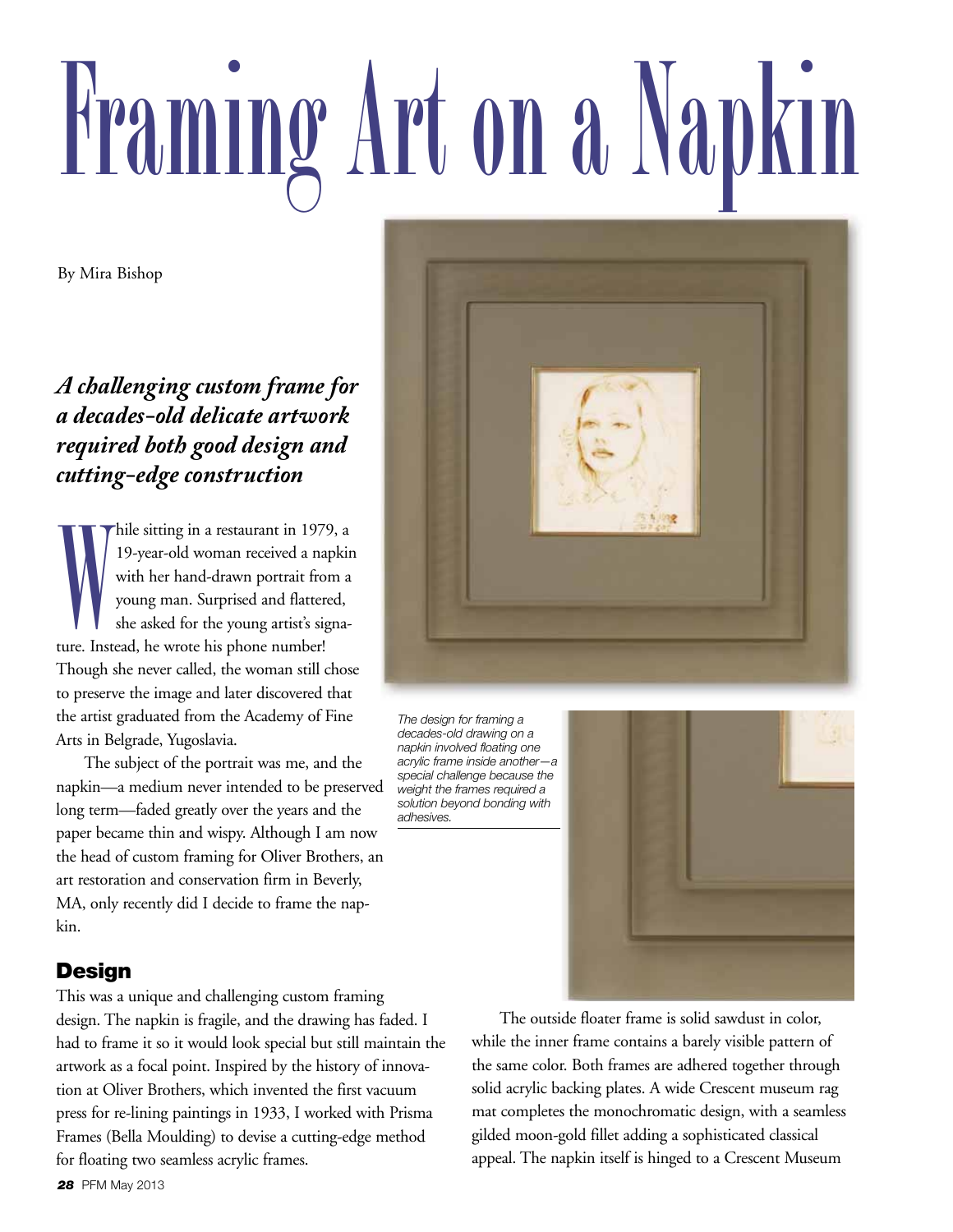rag mat substrate, and the overall piece is glazed with Optium Museum Acrylic for maximum clarity and UV protection.

The result is a minimalistic contemporary design that leaves the artwork as the undeniable focal point. Two Prisma frames offer an architectural gravitas that pays homage to more conventional layered framing. The airiness of the acrylic, however, softens the overall feeling of the piece, allowing for a larger frame and mat while also highlighting the smoky delicacy of the image. Finally, a slight reddish rub was applied to the fillet to complement similar tones in the portrait's ink, which has begun to oxidize with age. The combination of frames, mat, and fillet present clean lines

that invite the viewer to linger without being distracted, ultimately drawing the eye to the image at the center.

In designing a framing solution for the napkin, I had two goals: The focal point of the artwork should dominate the overall design and the frame design should lend importance to the small artwork and make it stand out. The concept was to layer several components around the artwork while using color as tool to control their dominance. As

objects get farther away, the colors start to blend and loose their intensity. By selecting the same warm gray color for all framing components but the fillet, the frame achieves a perception of non-dominance for both frames and the matboard. To bring all of the design elements into agreement and subconsciously bringing the viewer's eye in towards the center, a gilded fillet was added. The addition of the fillet added a luxurious feel to the mat without creating an overbearing look.

To avoid creating a chaotic or lifeless design, it was important to find an appropriate proportional balance for all the elements in the frame. This was a critical stage of the design, which made it necessary to experiment without rushing. For this frame, the most important element in achieving design unity was the fillet. Correctly selecting the appropriate width and the precise shade of gold was critical.

### **Frame Construction**

The idea of attaching two acrylic frames together had never been done before. Because of that, I had to be in contact

*A gilded custommilled fillet was used to help draw the eye in towards the artwork.* 





*The artwork was hinged to rag mat and surrounded by the fillet and a 4-ply rag mat (left) before being mounted to the inner frame with fitting shims that insert into a rabbet V-groove (right).*

almost on a daily basis for most of a month with the Prisma production staff, exchanging ideas and receiving progress reports on how they could attach an acrylic floater frame to a main acrylic frame. This required testing different ways of floating a regular Prisma frame in a Prisma floater frame. Testing was critical to ensure the structural stability of the frame while respecting the design concept and maintaining the beauty of seamless acrylic frame.

At a midpoint in the design process, I suggested creating a backing for the floater frame and connecting it to the backing of the regular frame. To realize my vision, the Bella Moulding staff had to step up to the plate and make the concept a reality.

Mark Lebeau, manager of sales and operations for Bella Moulding/Prisma Frames, says, "The basic idea was to stack a Prisma custom frame inside of our Prisma custom floater frame. We attempted to work with a couple of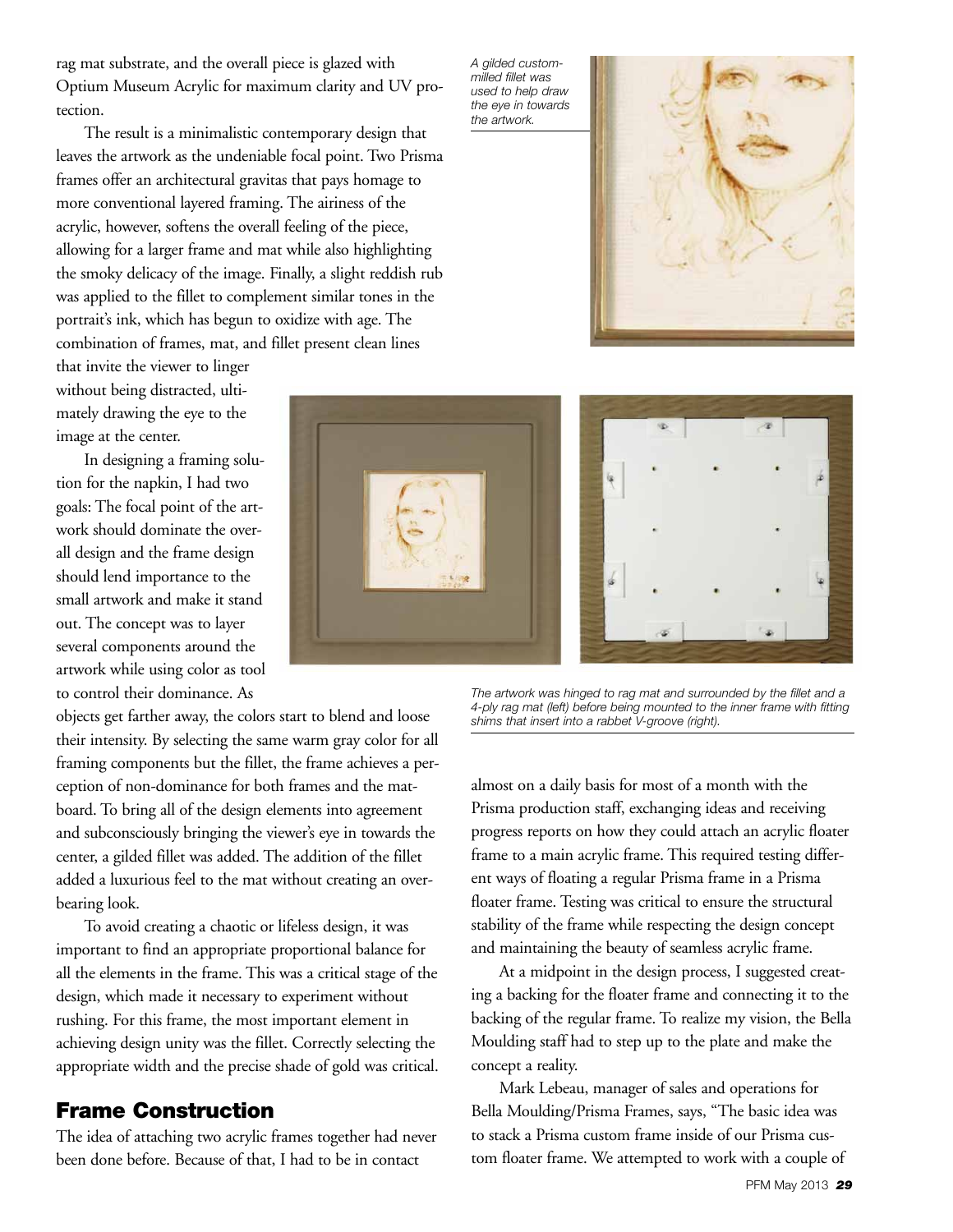different adhesives, but given the weight of the acrylic, the tests failed. We came to discover a custom backing system inspired by the backing system of standard Prisma custom frames. This is how we were able to attach the frames to one another."

### **Fillet**

Once the frame construction was solved, the fillet was custom milled, joined, and then hand-gilded. The visible width of the fillet is ¼". The fillet's soft edges around the artwork bring even more attention to the focal point, with the slightly rounded corners mimicking the inside lines of both acrylic frames.

For the fillet to truly enhance the design concept, selecting gold leaf with an appropriate degree of intensity, purity, and brilliance was important. The color and texture of gold leaf is typically unexpected next to acrylic, but the fillet added a subtle contrast and additional interest to the composition.

Moon gold was used because its reddish shade worked the best with the artwork and the frame. To further eliminate brassiness and intensify the red color, a red rub was applied. Controlling and reducing the shine was then achieved through light antiquing. Gilding a seamless fillet and achiev-





*Joining the outer float frame (rear) to the inner frame (front) was done by attaching special acrylic backing sheets to each frame.*

ing an exact shade to complement the artwork, frame, and matboard took some time and experimentation, but the results were worth the effort.